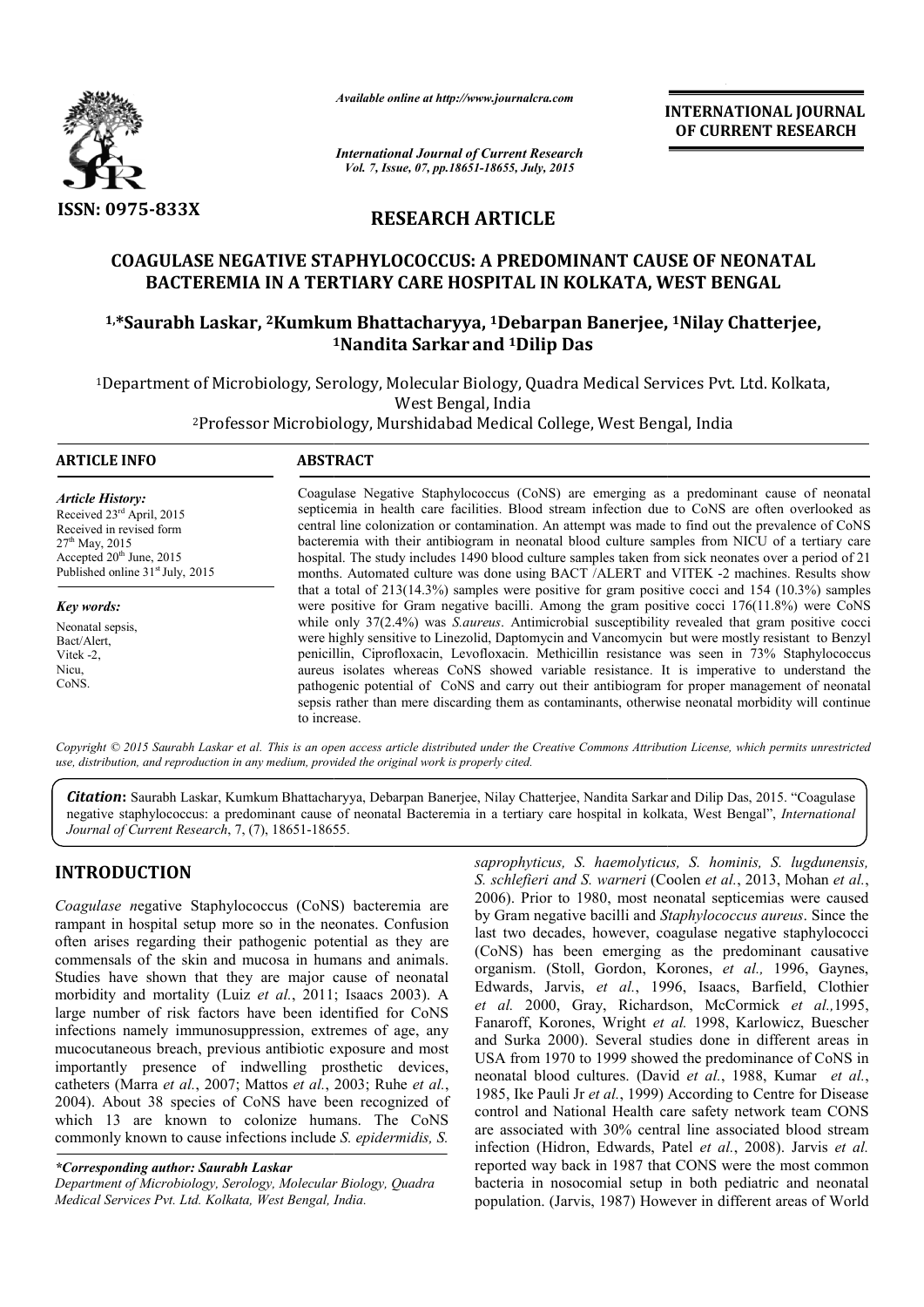prevalence of other organisms have also been reported like in Tanzania, Mhada TV *et al.* in 2009-10 found that incidence of *Staphylococcus aureus*, Klebsiella were common. (Mhada *et al.*, 2012) Similar results were reported from Nepal in 2007 by C Shaw while in Libya it was the predominance of gram negative bacilli (Shaw CK, Shaw P, Thapalial A, 2007, Mohamed *et al.*, 2004). In India, studies from different areas between 2003 - 07 showed that Klebsiella was the commonest isolate (Bambala Puthattayil Zakariya *et al.*, 2011, Neelam Kaistha *et al.*, 24). In 2014, one study from eastern India showed the predominance of *S. aureus* while another from western India showed CoNS to be common isolate (Nikhil Kumar Tudu *et al.*, 2014, Dr Sadhvi Parashar 2014). Thus neonatal blood cultures reveal a wide array of causative organisms which varies from one geographic location to another and in different time lines. CoNS isolates have been reported to show multiple antibiotic resistance including Methicillin and sometimes Vancomycin therapy were needed to control these infections (Amita Jain *et al.*, 2004). Our study was designed to evaluate prevalence of CoNS in neonatal bacteremia cases along with their antibiogram and help clinicians in making the proper choice of antibiotic for therapy as well as to take preventive measures to reduce the transmission of organism.

#### **MATERIALS AND METHODS**

We have carried out this retrospective study at Quadra Medical Services Pvt. Ltd. a multispeciality diagnostic centre situated in Kolkata, from August 2013 to April 2015. A total of 1490 blood cultures were obtained over a period of 21 months. Blood samples from sick neonates admitted to a neonatal intensive care unit of a tertiary care hospital were collected aseptically in blood culture bottles (BacT/ALERT PF from Biomerieux). It was then incubated in Bact/ALERT machine.

The BacT/ALERT Microbial Detection System utilizes a colorimetric sensor and reflected light to monitor the presence and production of carbon dioxide  $(CO<sub>2</sub>)$  dissolved in the culture medium. If microorganisms are present in the test sample,  $CO<sub>2</sub>$  is produced as the organisms metabolize the substrates in the culture medium. When growth of the microorganisms produces  $CO<sub>2</sub>$ , the colour of the gaspermeable sensor installed in the bottom of each culture bottle changes from blue-green to yellow. The colour change results in an increase of reflectance units monitored by the system. Bottle reflectance is monitored and recorded by the instrument every 10 minutes.

The positive blood culture samples were subcultured in Blood and MacConkey agar respectively. The pure colonies obtained from the subculture were subjected to gram staining. Quantitations of cultures were performed. Only pure growth of gram positive cocci with >50 colony forming units per ml was utilized for identification and susceptibility testing using Biomerieux AST –P628 cards in VITEK 2 machine. This was done according to the theory proposed by Craft and Finer wherein 50cfu/ml was considered to be an indicator of true septicemia. The VITEK® 2 (Biomerieux) compact systems is a fully automated growth based technology that performs bacterial / yeast identification by biochemical analysis using colorimetric method. The gram positive bacteria identification card uses 43 biochemical tests for identification of the

organism. The antibiotics against which susceptibility are checked by MIC are Ciprofloxacin, Clindamycin, Cefoxitin, Daptomycin, Erythromycin, Gentamycin, Levofloxacin, Linezolid, Nitrofurantoin, Oxacillin, Rifampicin, Teicoplanin, Tetracycline, Tigecycline, Trimethoprim / Sulfamethoxazole, Vancomycin.

#### **RESULTS**

In our study 1490 blood culture samples were collected over a period of 21 months from August 2013 to April 2015 from NICU of a tertiary care hospital. A total of 213(14.3%) samples were positive for gram positive cocci and 154 (10.3%) samples were positive for Gram negative bacilli. *Staphylococcus aureus* was only 17% (37 out 213) whereas CONS species were 83% (176 out of 213 samples) among gram positive cocci. The specics of CoNS isolated were *S. haemolyticus, S. hominis, S. epidermidis and S. warneri* (vide table and pie chart 1).

**Table 1. Percentage distribution of different CoNS and** *S. aureus* **obtained from neonatal septicemia cases**

| Sl.No          | Organism                    | Number of cases | Percentage |  |  |  |
|----------------|-----------------------------|-----------------|------------|--|--|--|
|                | Staphylococcus aureus       | 37              | 17%        |  |  |  |
|                | <b>CONS</b>                 |                 |            |  |  |  |
| 2              | Staphylococcus haemolyticus | 85              | 40%        |  |  |  |
| 3              | Staphylococcus hominis      | 69              | 32%        |  |  |  |
| $\overline{4}$ | Staphylococcus epidermidis  | 18              | 7%         |  |  |  |
| 6              | Staphylococcus warneri      | 4               | 4%         |  |  |  |
|                | <b>Total CONS</b>           | 176             | 83%        |  |  |  |
|                | <b>Total Cases</b>          | 213             | 100%       |  |  |  |

(Table shows high prevalence of CoNS in comparison to *S. aureus, S. haemolyticus* among CoNS is the most common isolate)



(*S. haemolyticus* (40%) was the commonest CoNS followed by *S. hominis*)

#### **Figure 1. Pie chart showing distribution of CoNS and** *S. aureus* **cases from blood culture samples of neonates**

The isolates of Gram positive cocci were found to be highly sensitive to Linezolid, Daptomycin and Vancomycin, but showed variable sensitivity to Teicoplanin and were mostly resistant to Benzyl Penicillin, Ciprofloxacin, Levofloxacin, Erythromycin and Cotrimoxazole. Methicillin resistance was seen in 73% *Staphylococcus aureus* isolates whereas CoNS showed variable resistance with *S. haemolyticus* having resistance in 95 % cases (Table 2).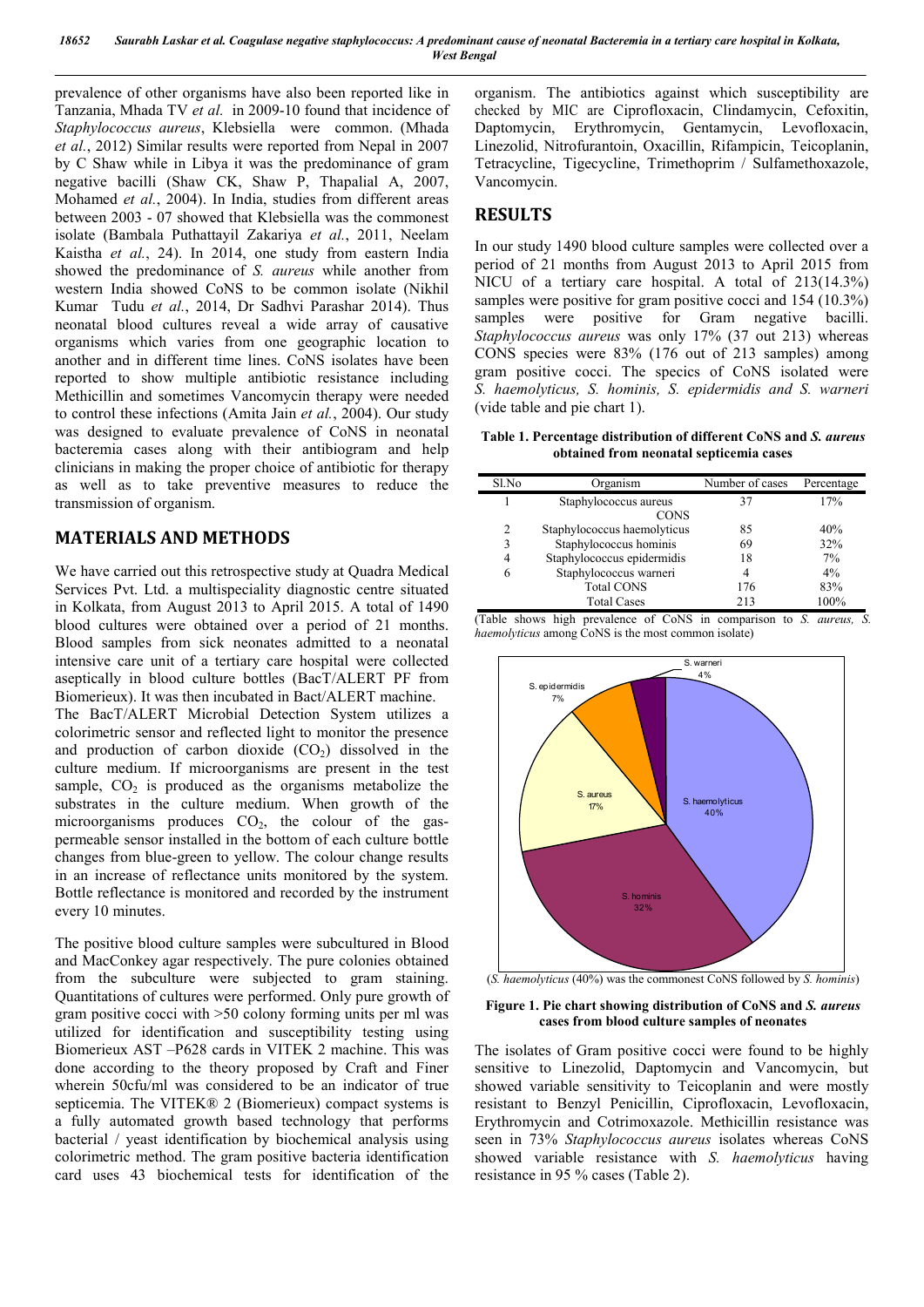| Staphylococcus Species |              | Vancomycin       |           |                | Linezolid     |                | Daptomycin     |           |             |                | Teicoplanin |                |               | Oxacillin |                |                 | Erythromycin |            |                   |               |                |
|------------------------|--------------|------------------|-----------|----------------|---------------|----------------|----------------|-----------|-------------|----------------|-------------|----------------|---------------|-----------|----------------|-----------------|--------------|------------|-------------------|---------------|----------------|
|                        |              | S                |           | R              | S             |                | R              | S         |             | $\overline{R}$ | S           |                | R             |           | S              |                 | R            |            | S                 |               | R              |
| S. aureus              |              | 28               |           | $\overline{c}$ | 37            | $\overline{0}$ | $\overline{0}$ | 37        |             | $0 \quad 0$    | 30          | $\theta$       | $\mathcal{I}$ |           | 10             | $\theta$        | 27           |            | 10                | $\Omega$      | 27             |
| (37)                   |              | (76%)            | (19%)     | (5%)           | $(100\%)$     |                |                | $(100\%)$ |             |                | (81%)       |                | (19%)         |           | (27%)          |                 | (73%)        |            | (27%)             |               | (73%)          |
|                        |              |                  |           |                |               |                |                |           | <b>CONS</b> |                |             |                |               |           |                |                 |              |            |                   |               |                |
| S. haemolyticus (85)   |              | 74               | 8         | 3              | 85            |                | $0 \quad 0$    | 85        | 0           | $\overline{0}$ | 67          | $\overline{2}$ | 16            |           | 4              | $\mathbf{0}$    | 81           |            |                   | $\theta$      | 84             |
|                        |              | (87%)            | (9%)      | (4%)           | $(100\%)$     |                |                | $(100\%)$ |             |                | (79%)       | (2%)           | (19%)         |           | (5%)           |                 | (95%)        |            | (1%)              |               | (99%)          |
| S. hominis             |              | 69               |           | $\theta$       | 69            |                | $0 \quad 0$    | 69        |             | $0\quad 0$     | 53          | $\theta$       | 16            |           | 22             | $\theta$        | 47           |            | 12                |               | 55             |
| (69)                   |              | $(100\%)$        |           |                | $(100\%)$     |                |                | $(100\%)$ |             |                | (77%)       |                | (23%)         |           | (32%)          |                 | (68%)        |            | (17%)             | (3%)          | $(80\%)$       |
| S. epidermidis (18)    |              | 17               |           | $\Omega$       | 18            |                | $0 \quad 0$    | 18        |             | $0 \quad 0$    | 17          | $\theta$       |               |           | 4              | $\Omega$        | 14           |            |                   | $\theta$      | 13             |
|                        |              | (94% )           | (6%)      |                | $(100\%)$     |                |                | $(100\%)$ |             |                | (94%)       |                | (6%)          |           | (22%)          |                 | (78%)        |            | (28%)             |               | (72%)          |
| S. warneri             |              |                  |           | $\Omega$       |               |                | $0 \quad 0$    | 4         |             | $0 \quad 0$    |             | $\Omega$       | $\Omega$      |           | $\mathfrak{D}$ | $\Omega$        | 2            |            | ↑                 | $\Omega$      | 2              |
| (4)                    |              | $(100\%)$        |           |                | $(100\%)$     |                |                | $(100\%)$ |             |                | $(100\%)$   |                |               |           | $(50\%)$       |                 | $(50\%)$     |            | $(50\%)$          |               | $(50\%)$       |
|                        |              |                  |           |                |               |                |                |           |             |                |             |                |               |           |                |                 |              |            |                   |               |                |
| Staphylococcus         |              | Benzylpenicillin |           |                | Ciprofloxacin |                |                |           |             | Levofloxacin   |             |                | Cotrimoxazole |           |                |                 | Tigecycline  |            |                   | Gentamicin    |                |
| <b>Species</b>         | S            |                  | R         | S              |               |                | R              | S         |             |                | R           |                | S             |           | R              |                 |              |            | $\mathbb{R}$<br>S |               | R              |
| S. aureus              |              | $\Omega$         | 36        | 8              |               |                | 28             |           |             | $\overline{c}$ | 28          |                | 15            |           | 22             | $\overline{37}$ |              | $\theta$   | 18<br>$\theta$    | $\mathcal{I}$ | 12             |
| (37)                   | (3%)         |                  | (97%)     | (22%)          | (3%)          |                | (76%)          | (19%)     |             | (5%)           | (76%)       |                | (41%)         |           | (59%)          | $(100\%)$       |              |            | (49%)             | (19%)         | (32%)          |
|                        |              |                  |           |                |               |                |                |           | <b>CONS</b> |                |             |                |               |           |                |                 |              |            |                   |               |                |
| S. haemolyticus (85)   | 3            | $\theta$         | 82        | $\overline{7}$ | 2             |                | 76             |           |             |                | 77          |                | 32            | $\theta$  | 53             | 85              |              | $\theta$   | 18<br>$\theta$    |               | 12             |
|                        | (4%)         |                  | (96%)     | (8%)           | (2%)          |                | (89%)          | (8%)      |             | (1%)           | $(91\%)$    |                | (38%)         |           | (62%)          | $(100\%)$       |              |            | (21%)             | (8%)          | (14%)          |
| S. hominis             | 13           | $\Omega$         | 56        | 29             | 6             |                | 34             | 30        |             | 4              | 35          |                | 25            | $\Omega$  | 44             | 69              |              | $0\quad 0$ | 66                |               |                |
| (69)                   | (19%)        |                  | (81%)     | (42%)          | (9%)          |                | (49%)          | (43%)     |             | (6%)           | (51%)       |                | (36%)         |           | (64%)          | $(100\%)$       |              |            | (96%)             | (3%)          | (1%)           |
| S. epidermidis (18)    | 4            | $\Omega$         | 14        | 10             | 2             |                | 6              | 9         |             | $\overline{c}$ |             |                | 11            | 0         |                | 18              |              | $\theta$   | $\theta$<br>15    |               | $\overline{2}$ |
|                        | (22%)        |                  | (78%)     | (56%)          | $(11\%)$      |                | (33%)          | (50%)     |             | $(11\%)$       | (39%)       |                | (61%)         |           | (39%)          | $(100\%)$       |              |            | (83%)             | (6%)          | (11%)          |
| S. warneri             | $\mathbf{0}$ | $\Omega$         |           | 4              | $\Omega$      |                | $\theta$       |           |             | $\Omega$       | $^{(1)}$    |                |               | 0         | $\theta$       |                 |              | $\theta$   | $\theta$          | $\theta$      | $\theta$       |
| (4)                    |              |                  | $(100\%)$ | $(100\%)$      |               |                |                | $(100\%)$ |             |                |             |                | $(100\%)$     |           |                | $(100\%)$       |              |            | $(100\%)$         |               |                |

**Table 2. Antibiotic resistance pattern shown by** *S. aureus* **and different CoNS**

(S. aureus and CoNS show 100% sensitivity to Linezolis, Daptomycin and Tigecycline and low sensitivity to Benzytlpenicilin, Quinolones and Cotrimoxazole)



(Both *S. aureus* and CoNS show low resistance to Vancomycin, Linezolid and Daptomycin and high resistance to Benzylpanecillin)

**Figure 2. Histogram showing resistance to commonly used antibiotics by** *S.aureus* **and different CoNS**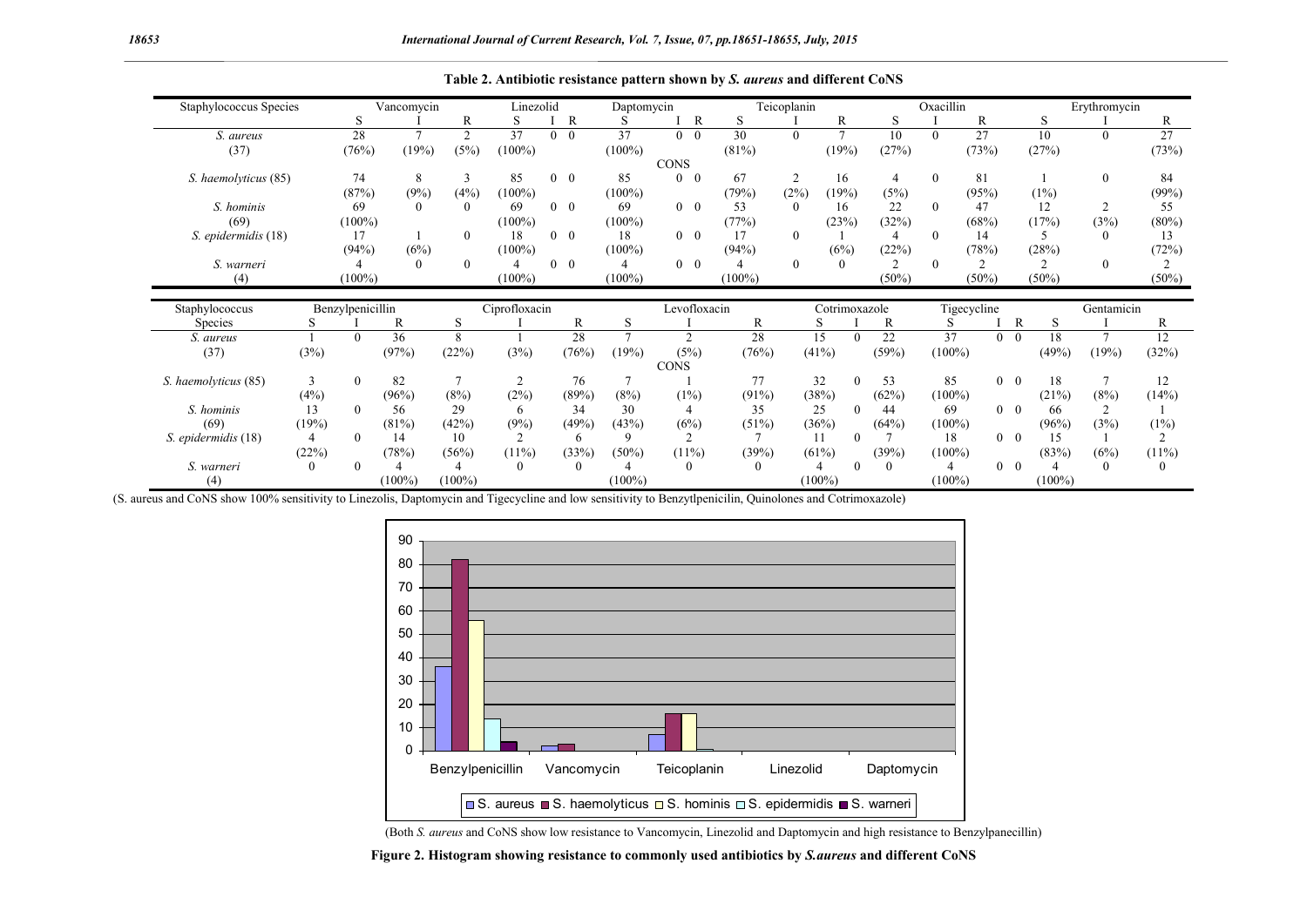*18654 Saurabh Laskar et al. Coagulase negative staphylococcus: A predominant cause of neonatal Bacteremia in a tertiary care hospital in Kolkata, West Bengal*

#### **DISCUSSION**

In the  $21<sup>st</sup>$  century, CoNS are the most common organism attributing to late onset sepsis in NICU. This is probably more due to advances in neonatal medicine and technology which have increased the survival of low birth weight premature infants having depressed immunity (Collen *et al.*, 2013). Clinical manifestations of CoNS septicemia is often subtle and nonspecific and indistinguishable from sepsis due to other organisms, so it is very difficult for the clinicians to differentiate septicemia from line colonization and contamination. To ameliorate this Craft and Finer had proposed that colony forming units per mililitre (CFU/ml) would be helpful in differentiating between them while according to Haimi-Cohen *et al.* it was the time taken by the cultures to be positive which could be a strong indicator of sepsis (Craft and Finer, 2001, Haimi-Cohen Y *et al*., 2002). In our study we found that CoNS (176 samples) were much more common than *S.aureus* (37 samples) and also to some extent commoner than gram negative bacilli (154 samples) reflecting the presence of CoNS as the predominant isolate.

Similar results were also obtained in different studies carried out in USA in different decades (Stoll *et al.*, 1996, David *et al.*, 1988). Within India however Bambala *et al.* from South, Neelam kaistha *et al.* from north and Rajlakshmi *et al.* from east found Klebsiella to be the commonest isolate. (Bambala Puthattayil Zakariya *et al.*, 2011, Neelam Kaistha *et al.*, 2010, Rajlakshmi Vishwanathan *et al.*, 2011). In 2014, Dr Tudu from Eastern India found *S. aureus* to be the commonest isolate while Dr Parashar from central India found CoNS to be common. (Nikhil Kumar Tudu *et al.,* 2014, Dr Sadhvi Parashar, 2014).The present study reveals that among all CoNS, *S. haemolyticus* (40%) was the commonest followed by *S. hominis* (32%), *S. epidermidis* (7%) and *S. warneri* (4%) respectively. In most of the studies carried out in both India and outside *S. epidermidis* has been the commonest isolate (Luiz S. *et al.* 2011, D Isaacs,2003, Collen Nash *et al.*, 2013, Mohan P. Vengkatesh *et al.*,2006, Gray JE, Richardson DK, McCormick MC,*et al.*.1995). Dr Parashar from central India also found *S. epidermidis* (74.1%) to be the commonest isolate. However our study correlates with that of Dr Amita Jain (34%) and Dr Geeta Mehta (36%) who found *S. haemolyticus* to be the commonest CoNS. (Amita Jain *et al.*, 2004, Geeta Mehta *et al.*, 1991)

CoNS isolates have been considered to cause less virulent septicemia than *Staphylococcus aureus* and gram negative bacilli. CoNS infections rarely cause meningitis, and the mortality is low but morbidity is high leading to prolonged hospital stay. (Stoll *et al.*, 1996, Isaacs D, Barfield C, Clothier *et al*., 2000, Karlowicz *et al.*, 2000). In spite of this drug resistance seems to be on the rise. Methicillin resistance was observed in a high percentage cases of CoNS (95% for *S. haemolyticus* and 68% for *S. hominis*) while it was seen in 73% cases of *Staphylococcus aureus*. This correlates with the study of Dr parashar (69.8%) but not with that of U. Mohan *et al.* (28.3%). (Dr Sadhvi Parashar, 2014; Mohan *et al.*, 2002). Vancomycin resistance was found in 4% cases of *S. haemolyticus* and 5% cases of *S. aureus* which does not correlate with the study of Dr Parashar who found no

resistance to Vancomycin. Linezolid, Daptomycin and Tigecycline were found to be sensitive in all cases. Resistance to Teicoplanin was seen in 19% isolates of both *S. haemolyticus* and *S. aureus*.

#### **Conclusion**

CoNS are the predominant causative organisms of neonatal septicemia. It is often very difficult to differentiate between central line colonization, contamination from true bacteremia. Thus it is imperative that efforts should be made to identify CoNS to the species level and perform it's antibiotic susceptibility as they have unique resistance pattern. Discarding CoNS isolates as mere contaminants would lead to increased neonatal morbidity and mortality.

#### **REFERENCES**

- Amita Jain, Jyotsna Agarwal and Seema Bansal. 2004. Prevalence of methicillin-resistant, Coagulase negative staphylococci in neonatal intensive care units: findings from a tertiary care hospital in India. *Journal of Medical Microbiology* 53, 941–944.
- Bambala Puthattayil Zakariya, Vishnu Bhat,Belgode Narasimha ,Thirunavukkarasu Arun Babu, Noyal Mariya Joseph. 2011. Neonatal Sepsis in a Tertiary Care Hospital in South India: Bacteriological Profile and Antibiotic Sensitivity Pattern. *The Indian Journal of Pediatrics* April, Volume 78, Issue 4, pp 413-417.
- Collen Nash, Alison schu, Micah Bhatti, Kenneth Alexander, 2013. Coagulase negative Staphylococci in the neonatal intensive care unit:are we any smarter? Neoreviews Vol;4,Nos 6 june.
- Craft, A. and Finer, N. 2001. Nosocomial coagulase negative staphylococcal (CoNS) catheter-related sepsis in preterm infants; definition, diagnosis, proplylaxis and prevention. *J Perinatol*, 21(3); 186-192.
- Isaacs, D. 2003. A ten year, multicentre study of Coagulase negative staphylococcal infections in Australasian neonatal units. Arch Dis. Child Fetal Neonatal Ed., 88:F89–F93.
- David, G. Sidebottom, Jonathan Freeman, Richard Platt, Michael, F. Epstein, and Donald, A. 1988. Goldmann'.Fifteen-Year Experience with Bloodstream Isolates of Coagulase-Negative Staphylococci in Neonatal Intensive Care unit. Journal of clinical microbiology, apr. p. 713-718.
- Dr Sadhvi Parashar 2014. Coagulase negative Staphylococcus;A cause of nosocomial blood stream infection.International journal of scientific research, vol 3, Issue :6,June ;277-278.
- Fanaroff, A. A., Korones, S. B., Wright, L. L. *et al.,* 1998. Incidence, presenting features, risk factors and significance of late onset septicemia in very low birth weight infants. *Pediatr Infect Dis J.,* 17:593–8.
- Gaynes, R. P., Edwards, J. R., Jarvis, W. R. *et al.*, 1996. Nosocomial infections among neonates in high-risk nurseries in the United States.Pediatrics, 98:357–61.
- Geeta Mehta, Shyama Singh, S. Kumari, 1991. Observations on coagulase-negative staphylococci in a neonatal unit in India. *The journal of hospital infection* December Volume, 19, Issue 4, Pages 273–281.